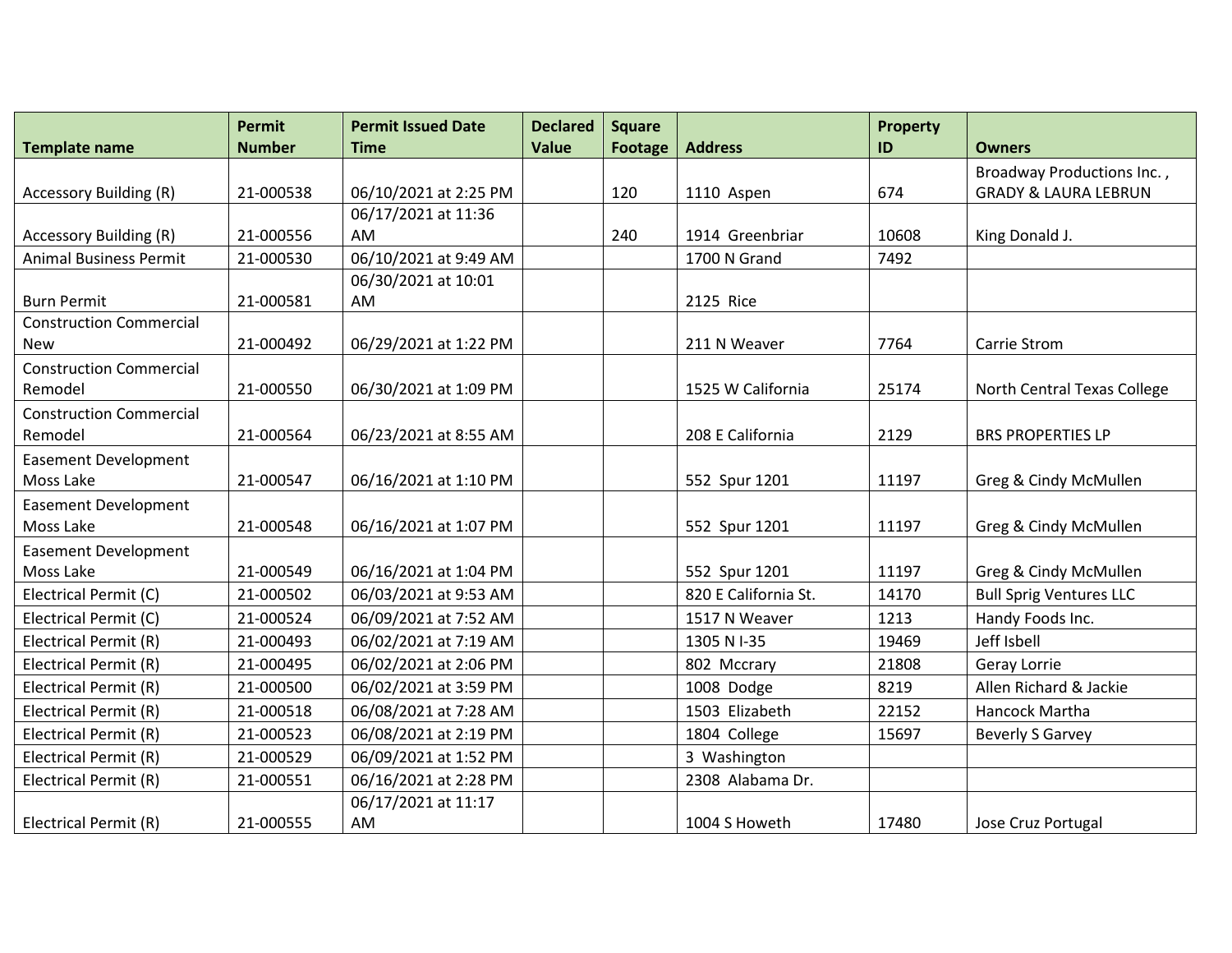| Electrical Permit (R)               | 21-000558 | 06/18/2021 at 3:51 PM |       | 1220 Elmwood           | 127   | <b>BUCKALOO RONNIE &amp; MAI</b>     |
|-------------------------------------|-----------|-----------------------|-------|------------------------|-------|--------------------------------------|
|                                     |           | 06/28/2021 at 10:20   |       |                        |       | <b>Mcgilvray Family Trust Edgar</b>  |
| Electrical Permit (R)               | 21-000577 | AM                    |       | 623 N Taylor           | 13918 | Lee Mcgilvray Tr                     |
|                                     |           | 06/28/2021 at 12:42   |       |                        |       |                                      |
| Electrical Permit (R)               | 21-000579 | <b>PM</b>             |       | 2007 College           | 18436 | John Richards                        |
| <b>Electrical Validation Permit</b> |           | 06/30/2021 at 10:53   |       |                        |       |                                      |
| (C)                                 | 21-000582 | AM                    |       | 211 N Weaver St.       |       |                                      |
|                                     |           | 06/30/2021 at 10:10   |       |                        |       | B. & B. Texas Partners A.            |
| Fence Permit (C)                    | 21-000580 | AM                    |       | 1310 W Hwy 82          | 5270  | <b>Texas General Partnership</b>     |
| Fence Permit (R)                    | 21-000539 | 06/11/2021 at 2:03 PM |       | 1309 Belcher           | 15749 | Maximino & Leticia                   |
|                                     |           |                       |       |                        |       | Hertel Richard Craig & Donna         |
| Fire Alarm System                   | 21-000494 | 06/04/2021 at 2:42 PM | 2258  | 115 W California       | 12720 | К.                                   |
| Fire Sprinkler Permit               | 21-000504 | 06/09/2021 at 8:39 AM | 13197 | 2300 N I-35            | 21288 | <b>Trident Process Systems</b>       |
| Fire Sprinkler Permit               | 21-000562 | 06/28/2021 at 1:00 PM | 9212  | 3333 N I-35            | 55907 | <b>B-29 Properties LLC</b>           |
| Flatwork (R)                        | 21-000227 | 06/08/2021 at 7:15 AM | 200   | 1907 Everglade         | 275   | Parker, Raymond and Misty            |
| Flatwork (R)                        | 21-000516 | 06/08/2021 at 7:12 AM | 250   | 1214 Belmont           | 18813 | Lloyd David Dale Jr Etux             |
| Flatwork (R)                        | 21-000525 | 06/09/2021 at 8:10 AM | 500   | 816 Field              | 11852 | Oatts Royce                          |
| Flatwork (R)                        | 21-000560 | 06/21/2021 at 1:46 PM | 251   | 308 S Morris           | 3130  | Flores Oscar & Isabel                |
|                                     |           | 06/23/2021 at 10:08   |       |                        |       | Leyva Cruz & Julia & Lissette        |
| Flatwork (R)                        | 21-000565 | AM                    | 1326  | 701 Buck               | 10500 | Rodas                                |
| Flatwork (R)                        | 21-000567 | 06/28/2021 at 7:41 AM | 1000  | 401 Fair               | 13676 | <b>Edwin Hefley</b>                  |
| Irrigation/Sprinkler Permit         |           |                       |       |                        |       |                                      |
| (R)                                 | 21-000557 | 06/18/2021 at 8:50 AM |       | 2007 Cypress           | 15837 | <b>GOLGART GLENDA J &amp; DALE A</b> |
|                                     |           | 06/10/2021 at 11:13   |       | 912 Martin Luther King |       | Gainesville Independent              |
| Mechanical Permit (C)               | 21-000533 | AM                    |       | St.                    |       | <b>School District</b>               |
| Moss Lake Boat Dock Permit          | 21-000332 | 06/04/2021 at 2:59 PM | 997   | 369 Butcher Point      | 14792 | <b>CORBIN CLINT B</b>                |
| <b>New Residential</b>              | 21-000367 | 06/25/2021 at 9:26 AM | 2236  | 1127 Vintage Ave       |       |                                      |
| New Residential                     | 21-000368 | 06/25/2021 at 9:25 AM | 2709  | 1129 Vintage Ave       |       |                                      |
|                                     |           |                       |       |                        |       | B-29 Properties Llc Attn: Steve      |
| Plumbing Permit (C)                 | 21-000552 | 06/16/2021 at 2:04 PM |       | 202 W Main             | 3102  | Schmitz                              |
| Plumbing Permit (R)                 | 21-000379 | 06/21/2021 at 9:54 AM |       | 527 N Commerce         | 21976 | Trammell Jeanna Marlene              |
| Plumbing Permit (R)                 | 21-000505 | 06/03/2021 at 3:26 PM |       | 901 Gladney            | 22512 | Susan Lee                            |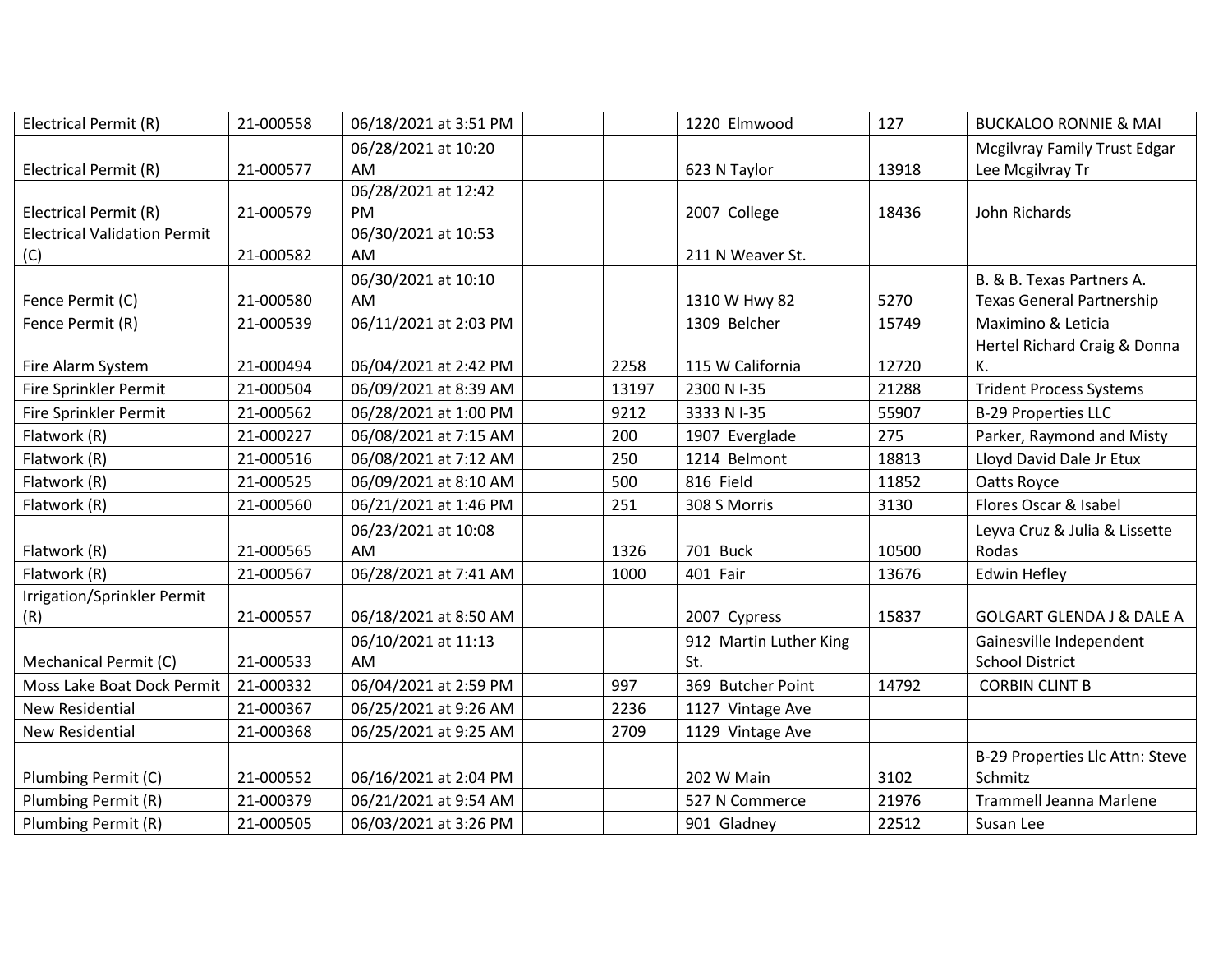| Plumbing Permit (R)               | 21-000507 | 06/04/2021 at 8:30 AM |     | 3818 W Hwy 82     | 7422  | <b>OTTO MICHAEL</b>             |
|-----------------------------------|-----------|-----------------------|-----|-------------------|-------|---------------------------------|
| Plumbing Permit (R)               | 21-000509 | 06/04/2021 at 3:07 PM |     | 905 E Scott       | 28224 | Davis Robert A. Jr              |
| Plumbing Permit (R)               | 21-000515 | 06/07/2021 at 2:54 PM |     | 1908 Woodlawn     | 15389 | Schmitz Steve M. & Misty D.     |
| Plumbing Permit (R)               | 21-000532 | 06/10/2021 at 8:54 AM |     | 1900 College      | 16207 | Joshua L Sicking                |
|                                   |           | 06/14/2021 at 12:36   |     |                   |       |                                 |
| Plumbing Permit (R)               | 21-000541 | PM                    |     | 1705 E California | 4195  | Garcia Jesus                    |
| Plumbing Permit (R)               | 21-000546 | 06/15/2021 at 8:24 AM |     | 1904 Refinery     | 19151 | Ferguson David & Shelly         |
| Plumbing Permit (R)               | 21-000584 | 06/30/2021 at 2:38 PM |     | 414 Cunningham    | 19441 | <b>Richey Sharon</b>            |
| <b>Plumbing Validation Permit</b> |           |                       |     |                   |       |                                 |
| (C)                               | 19-001442 | 06/24/2021 at 1:31 PM |     | 3601 N I-35       | 25390 | <b>IFS Coatings Inc</b>         |
|                                   |           |                       |     |                   |       | <b>Broadway Productions Inc</b> |
|                                   |           |                       |     |                   |       | Reynolid & Norma Gonzalez       |
| <b>Residential Addition</b>       | 21-000575 | 06/25/2021 at 3:47 PM | 900 | 609 S Taylor      | 9838  | Contract                        |
| <b>Residential Remodel</b>        | 21-000501 | 06/03/2021 at 8:42 AM |     | 1717 Rice         | 5851  | <b>CAMP TIM &amp; PATTY</b>     |
| <b>Residential Remodel</b>        | 21-000512 | 06/07/2021 at 3:44 PM |     | 407 Willow Way    | 15379 | Gloria Rodriguez                |
| <b>Residential Remodel</b>        | 21-000522 | 06/08/2021 at 1:39 PM |     | 1601 Morningside  | 1625  | Raymond & Deana Norris          |
|                                   |           | 06/23/2021 at 11:19   |     |                   |       |                                 |
| <b>Residential Remodel</b>        | 21-000568 | AM                    |     | 608 N Denison     | 16872 | Ramirez Maria Concepcion        |
| <b>Residential Remodel</b>        | 21-000572 | 06/24/2021 at 2:39 PM |     | 1213 Culberson    | 10854 | Lewis James & Linda             |
| Roofing Permit (C)                | 21-000513 | 06/07/2021 at 1:12 PM |     | 1500 W Hwy 82     | 3753  | Etter Russell W.                |
|                                   |           |                       |     |                   |       | <b>Martin Russell Thomas</b>    |
|                                   |           |                       |     |                   |       | William D. & Jewell Maurice     |
| Roofing Permit (R)                | 21-000490 | 06/01/2021 at 9:09 AM |     | 1302 N Howeth     | 13449 | Martin                          |
|                                   |           | 06/02/2021 at 11:24   |     |                   |       |                                 |
| Roofing Permit (R)                | 21-000498 | <b>AM</b>             |     | 1404 Hillcrest    | 15044 | Rigler Diane A.                 |
|                                   |           | 06/02/2021 at 11:28   |     |                   |       | Fleitman Allen, Christian       |
| Roofing Permit (R)                | 21-000499 | <b>AM</b>             |     | 110 S Howeth      | 6300  | Rambay Rubi Esquivel            |
|                                   |           | 06/08/2021 at 10:08   |     |                   |       |                                 |
| Roofing Permit (R)                | 21-000510 | AM                    |     | 406 Elmwood       | 13093 | Coolen Kenneth B.               |
|                                   |           | 06/07/2021 at 10:00   |     |                   |       |                                 |
| Roofing Permit (R)                | 21-000511 | <b>AM</b>             |     | 900 Lawrence St.  |       |                                 |
| Roofing Permit (R)                | 21-000519 | 06/08/2021 at 8:27 AM |     | 719 Field         | 2208  | Vasquez Severino & Crisofora    |